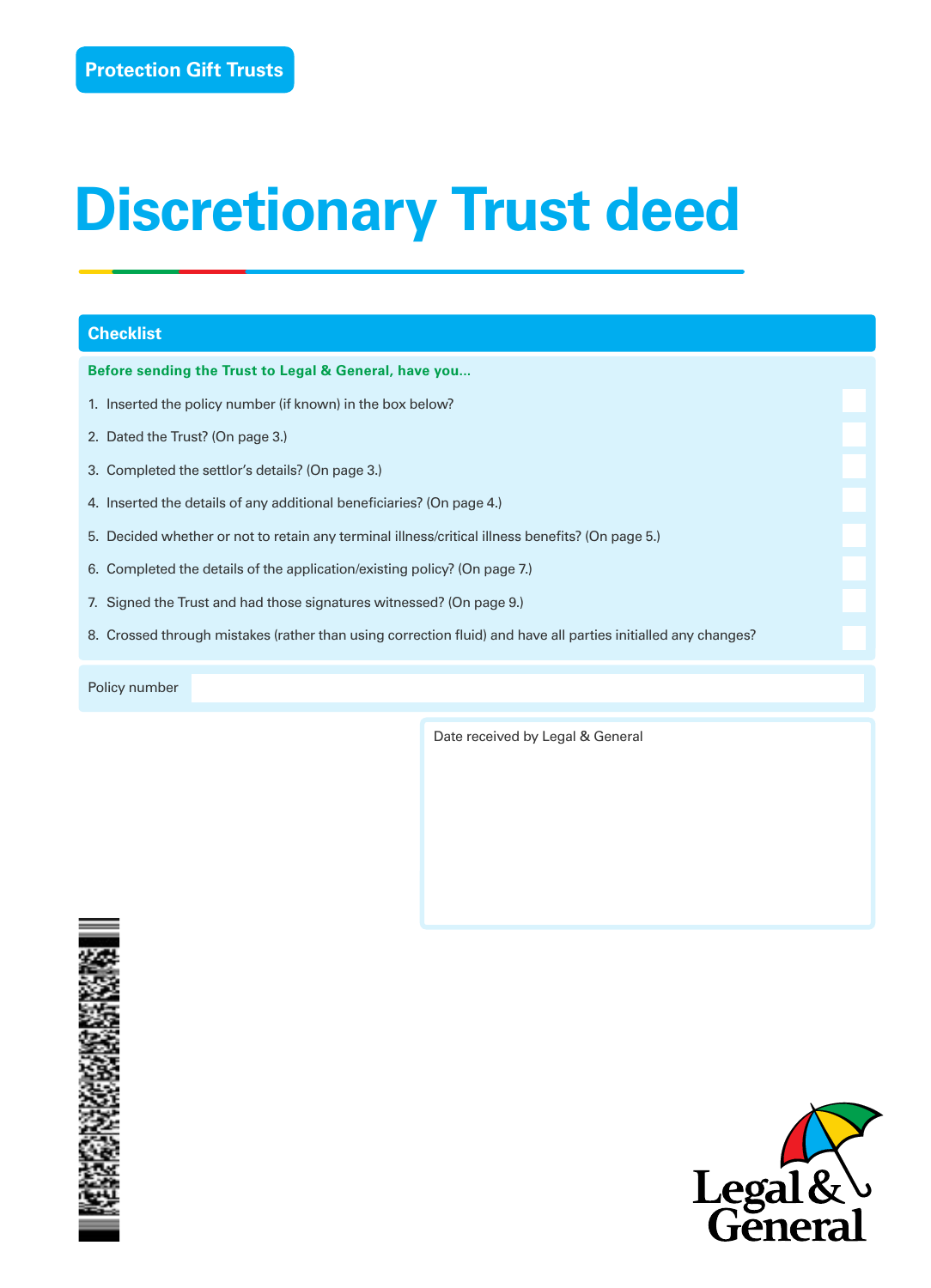## **IMPORTANT NOTES –** before completing the Discretionary Trust deed, please read the following notes.

- 1. This documentation has been produced for consideration by you and your legal advisers. The legal and tax effects of the Trust will depend on your individual circumstances and Legal & General (as defined in clause 11.4 of Part B of the Trust) and its advisers accept no responsibility for ensuring that the Trust meets your requirements.
- 2. Ensure that you fully understand the terms of the Trust and how it works: See the Discretionary Trust technical guide for further details. If you are in any doubt about the terms, it is your responsibility to seek legal or tax advice as appropriate.
- 3. You should also ensure you have read and understood all the literature relating to your chosen policy for this Trust.
- 4. This Trust is designed for use with Legal & General's protection life insurance policies for family protection and Inheritance Tax planning. It is not designed to be used for business protection arrangements (for example, key person insurance or shareholder protection), Relevant Life Plans or pension term assurances (for example, Tax Efficient Life Insurance Plan (TELIP)). Please contact Legal & General for other trust deed templates that we offer.
- 5. This is a split trust which means that death benefits will be held for the beneficiaries (known as the 'Gifted Benefits'). While critical illness or terminal illness benefits as defined in the policy documentation will be held for you (known as the 'Retained Benefits'). You can choose to give away these critical illness or terminal illness benefits by signing the box in clause 7 of Part B of the Trust deed so these benefits are also for the benefit of the beneficiaries.
- 6. This Trust can be used for new or existing Legal & General protection policies.
- 7. The settlor is the person who is creating the trust. The trustees will be the legal owners of the policy and their authority is required for any dealings with the policy. It is the trustees who would make a claim for any policy proceeds. You should think carefully as to who you name as trustee. They should be somebody who will carry out your wishes. It is important you replace any trustees who have predeceased you or that you have lost contact with.
- 8. It is generally a good idea to have at least two trustees at any time. Care should be taken when choosing trustees. The people appointed must be over 18 years of age and of sound mind. The trustees should be people who the settlor believes will act in the best interests of the beneficiaries. It is also generally a good idea for them to be resident in the United Kingdom for tax reasons. Solicitors and accountants can act as trustees but they will charge for their services.
- 9. It is desirable to supplement the Trust with a 'Letter of Wishes' to provide guidance to the trustees. A draft is available from Legal & General at **legalandgeneral.com**
- 10. In creating this Trust or by paying premiums you may be making exempt transfers or chargeable lifetime transfers for Inheritance Tax purposes. If you make chargeable transfers which exceed your available nil rate band tax may be payable. Other Inheritance Tax charges can arise during the life of the Trust. For example, tax may be payable on each 10th anniversary of the Trust and when capital is paid to a beneficiary. For further information see the Discretionary Trust technical guide.
- 11. By signing this deed, and if required by Legal & General, the trustees agree to take all reasonable steps to obtain for Legal & General evidence of identification for any of the beneficiaries of the trust.
- 12. Legal & General has drafted this Trust to reflect the law as at 1 January 2020. Legal & General and its advisers cannot accept any responsibility for loss, damage or other claim that may arise from the use of this Trust or the way in which you complete it. We therefore strongly recommend that you consult your own legal or tax adviser before proceeding. Failure to understand the terms of the deed may affect its suitability and effectiveness.
- 13. Use CAPITALS and black or blue ink throughout. If you make a mistake while completing the Trust, please correct the error by crossing out (do not use correction fluid) and the settlor and the trustees should initial the change.
- 14. Completed trust deeds should be sent to: Trust Team, Legal & General Assurance Society Ltd, City Park, The Droveway, Hove, East Sussex BN3 7PY.
- 15. If the trust, trustees or settlor/donors are resident for tax purposes anywhere other than the UK you must also complete the Trust/Entity Self-Certification Declaration form and send this to us together with your completed deed.
- 16. You may wish to refer to HMRC in order to decide whether you are required to register on the online Trusts Registration Service.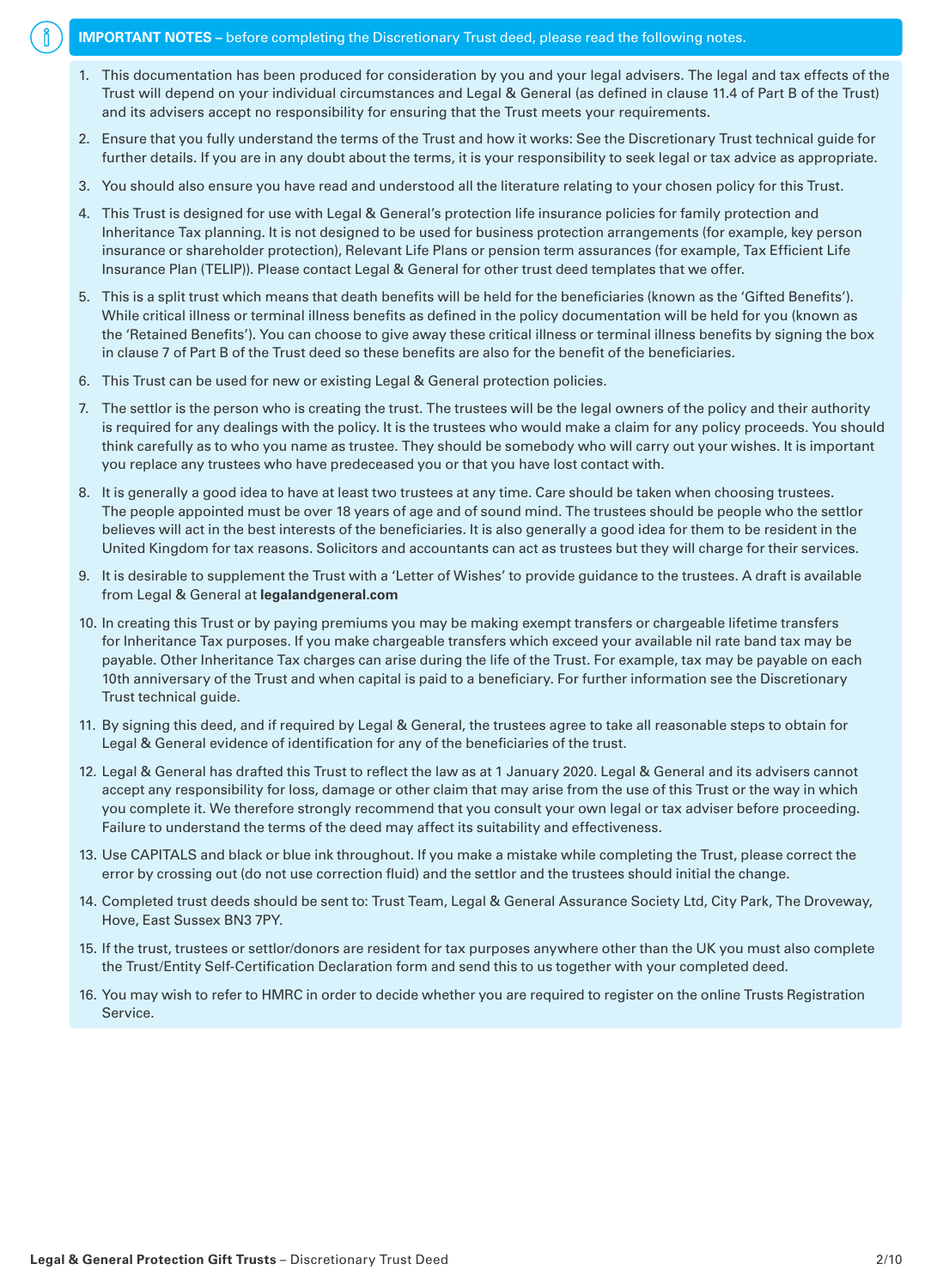# **Protection Gift Trusts** – Discretionary Trust

The settlor and trustees should read Important Notes on page 2 before completing the Trust deed.

# **A Date of Trust**

**New Policy:** The date inserted for Part A must be a date on or after the last person signs on page 8 and must be a date before the new policy comes into force.

**Existing Policy:** Insert date when last person signs on page 9.

THIS DECLARATION OF TRUST is made on the day of 20 BY the settlor and the trustees.

| The settlor is the<br>1. The 'Settlor'<br>person who is<br>creating the Trust<br><b>Second Settlor</b><br><b>First (or sole) Settlor</b><br>Please insert the<br>name and address<br>Name<br>of the settlor<br>Address<br>In the case of joint<br>settlors, insert the<br>name and address<br>of the second settlor<br>Postcode<br>Date of birth<br>(DD/MM/YYYY)<br>2. The 'Additional Trustees'<br>The settlor will<br><b>Additional Trustee 2</b><br><b>Additional Trustee 1</b><br>automatically<br>be a trustee. It is<br>important that at<br>least one additional<br>Name<br>trustee is named<br><b>Address</b><br>When there are joint<br>settlors, both settlors<br>will automatically be<br>trustees<br>Postcode<br>Date of birth<br>(DD/MM/YYYY)<br><b>Additional Trustee 4</b><br><b>Additional Trustee 3</b><br>Name<br>Address<br>Postcode | B | <b>Definitions</b> |  |  |
|---------------------------------------------------------------------------------------------------------------------------------------------------------------------------------------------------------------------------------------------------------------------------------------------------------------------------------------------------------------------------------------------------------------------------------------------------------------------------------------------------------------------------------------------------------------------------------------------------------------------------------------------------------------------------------------------------------------------------------------------------------------------------------------------------------------------------------------------------------|---|--------------------|--|--|
|                                                                                                                                                                                                                                                                                                                                                                                                                                                                                                                                                                                                                                                                                                                                                                                                                                                         |   |                    |  |  |
|                                                                                                                                                                                                                                                                                                                                                                                                                                                                                                                                                                                                                                                                                                                                                                                                                                                         |   |                    |  |  |
|                                                                                                                                                                                                                                                                                                                                                                                                                                                                                                                                                                                                                                                                                                                                                                                                                                                         |   |                    |  |  |
|                                                                                                                                                                                                                                                                                                                                                                                                                                                                                                                                                                                                                                                                                                                                                                                                                                                         |   |                    |  |  |
|                                                                                                                                                                                                                                                                                                                                                                                                                                                                                                                                                                                                                                                                                                                                                                                                                                                         |   |                    |  |  |
|                                                                                                                                                                                                                                                                                                                                                                                                                                                                                                                                                                                                                                                                                                                                                                                                                                                         |   |                    |  |  |
|                                                                                                                                                                                                                                                                                                                                                                                                                                                                                                                                                                                                                                                                                                                                                                                                                                                         |   |                    |  |  |
|                                                                                                                                                                                                                                                                                                                                                                                                                                                                                                                                                                                                                                                                                                                                                                                                                                                         |   |                    |  |  |
|                                                                                                                                                                                                                                                                                                                                                                                                                                                                                                                                                                                                                                                                                                                                                                                                                                                         |   |                    |  |  |
|                                                                                                                                                                                                                                                                                                                                                                                                                                                                                                                                                                                                                                                                                                                                                                                                                                                         |   |                    |  |  |
|                                                                                                                                                                                                                                                                                                                                                                                                                                                                                                                                                                                                                                                                                                                                                                                                                                                         |   |                    |  |  |
|                                                                                                                                                                                                                                                                                                                                                                                                                                                                                                                                                                                                                                                                                                                                                                                                                                                         |   |                    |  |  |
|                                                                                                                                                                                                                                                                                                                                                                                                                                                                                                                                                                                                                                                                                                                                                                                                                                                         |   |                    |  |  |
| Date of birth<br>(DD/MM/YYYY)                                                                                                                                                                                                                                                                                                                                                                                                                                                                                                                                                                                                                                                                                                                                                                                                                           |   |                    |  |  |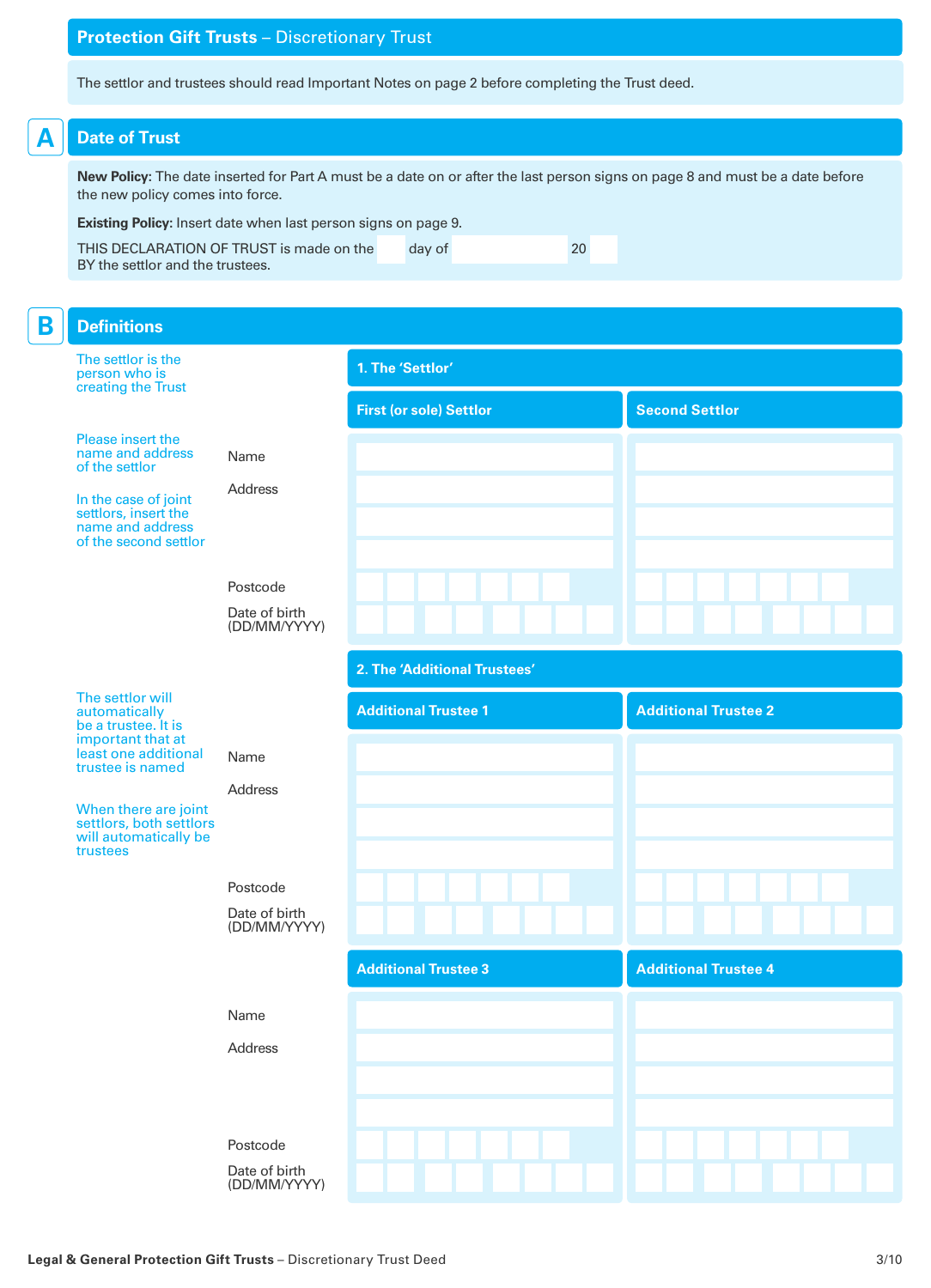# **3. The 'Trustees'**

The 'Trustees' shall mean the Settlor and the Additional Trustees and any other Trustees for the time being of this Trust.

## **4. The 'Beneficiaries'**

The persons listed below may benefit under the Trust but so that no Excluded Person shall be capable of benefiting.

- 4.1 Any spouse widow or widower of the Settlor provided that person is not a Settlor.
- 4.2 Any child or grandchild of the Settlor whenever born (including step children and their issue).
- 4.3 Anyone descended from the father or mother of the Settlor.
- 4.4 Any surviving spouse (whether or not remarried) of anyone described in sub clauses 4.2 and 4.3.
- 4.5 After the death of the Settlor anyone who may benefit from his or her residuary estate.
- 4.6 Any person class of person or any charity named in a deed of addition made by the Settlor during his lifetime.
- 4.7 Any additional Beneficiary.

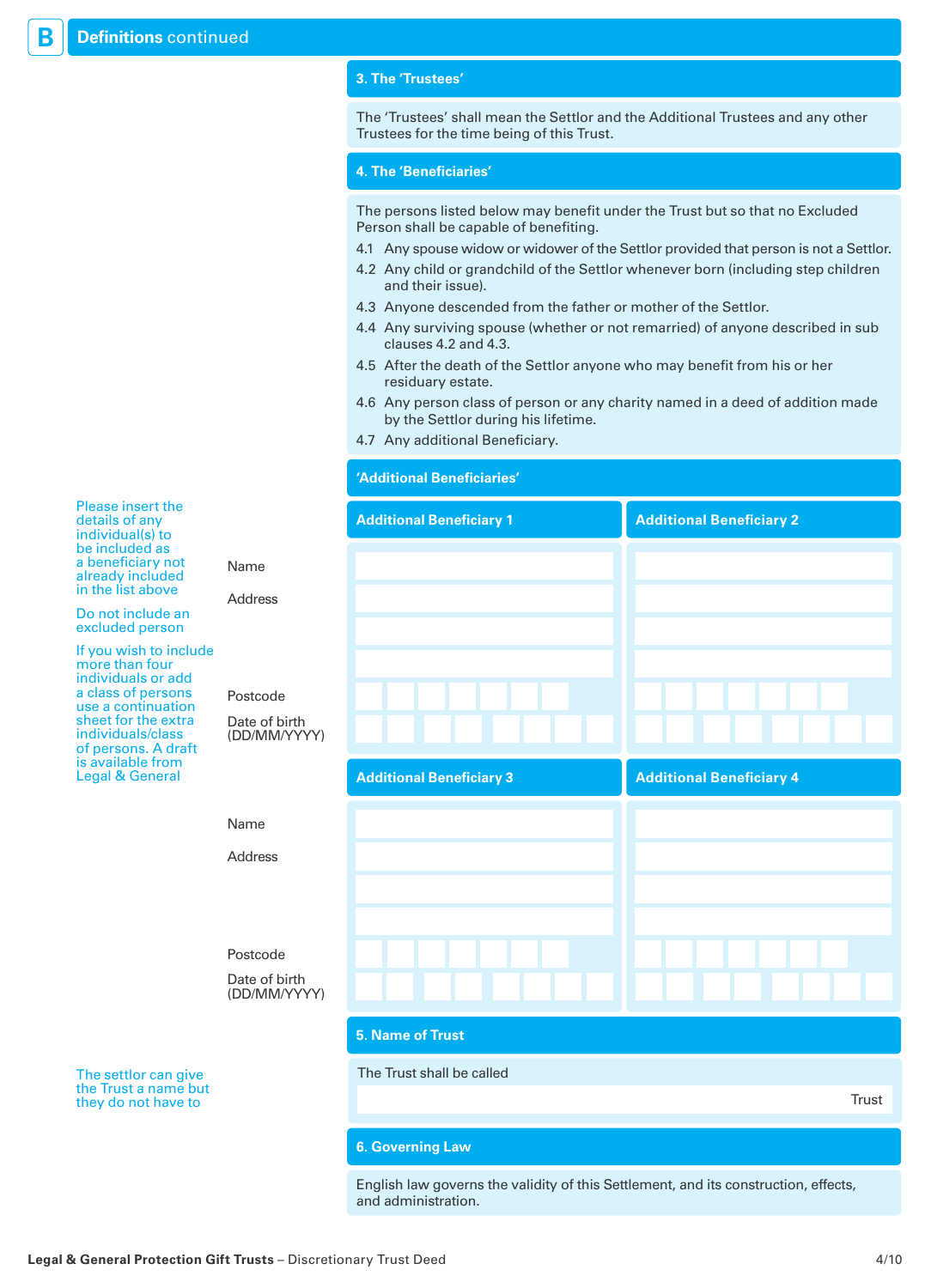# **B Definitions** continued

Any death benefits are held for the beneficiaries of the trust (Gifted Benefits). Any critical or terminal illness benefits, as defined in the policy documentation, will be paid to the settlor (Retained Benefits)

However, if the settlor(s) sign this box, they will not be able to receive any critical or terminal illness benefits and they will become Gifted Benefits and will also be held for the beneficaries of the Trust

# **7. The Gifted Benefits and the Retained Benefits**

- 7.1 Subject to the proviso in sub-clause 7.4 the Settlor gives all the benefits (the 'Gifted Benefits') under the Policy (other than any benefit payable on a claim arising from the contraction or diagnosis of a critical or terminal illness (as defined in the Policy) (the 'Retained Benefits')) to the Trustees to hold on trust subject to the powers and provisions of the Trust as set out in this Deed.
- 7.2 The 'Gifted Benefits' include any Accidental Death Benefit cover that Legal & General may give pursuant to the application to Legal & General for the new policy as set out in the schedule.
- 7.3 The Settlor irrevocably disclaims any lien or charge over the Policy for the repayment of any premium.
- 7.4 If the Settlor signs this box, the Settlor also gives the Retained Benefits to the Trustees to hold on trust subject to the powers and provisions of the trust as set out in this Deed and the Gifted Benefits shall include the Retained Benefits.

| <b>First (or sole) Settlor</b> | <b>Second Settlor</b> |
|--------------------------------|-----------------------|
|                                |                       |

# **8. Excluded Persons**

- 8.1 The Trustees may at any time or times during the Trust Period, declare by deed or deeds that the objects or persons or classes of objects or persons named or specified (whether or not ascertained) in such deed who are, would or might, but for this clause, be or become Beneficiaries or otherwise able to benefit, as the case may be, shall, in relation to the whole or any part of the Trust Fund, be excluded from benefit (both direct and indirect) and shall be known as 'Excluded Persons'.
- 8.2 The power conferred by sub clause 8.1 shall not be capable of being exercised so as to take away any interest to which any of the Beneficiaries has previously become indefeasibly entitled.
- 8.3 Any declaration made pursuant to sub clause 8.1 may be revocable, during the Trust Period, or irrevocable to take effect before the end of the Trust Period and shall have effect from the date (not being a date earlier than the date of such instrument) specified in the instrument.
- 8.4 The Settlor shall be an Excluded Person and this exclusion shall not be revocable.

# **9. The 'Trust Fund'**

The Trust Fund means the Gifted Benefits contained in the Policy set out in the Schedule to this Deed together with any and all other property at any time added to this Trust by way of further gift, capital accretion, accumulation of income or otherwise and all assets from time to time representing the same.

## **10. The 'Trust Period'**

The Trust Period means the period of 125 years beginning with the date of this Trust.

#### **11. Construction**

- 11.1 In this Deed words importing the singular shall include the plural and vice versa. Words importing a gender include every gender.
- 11.2 The notes in the margin are for the purposes of information only and shall not be used in the construction of the Trust or any part of it.
- 11.3 'Charity' means a trust or corporation, association, society or other institution established only for charitable purposes in accordance with the governing law of the Trust.
- 11.4 Legal & General shall mean Legal & General Assurance Society Limited.
- 11.5 'Policy' shall mean either the policy or policies effected pursuant to the application to Legal & General or the existing policy, in either case as set out in the Schedule, and in either case shall include any variation or amendment to the same.
- 11.6 'Spouse' shall include a civil partner registered under the Civil Partnership Act 2004 and 'husband', 'wife', 'widow' and 'widower' shall be construed accordingly.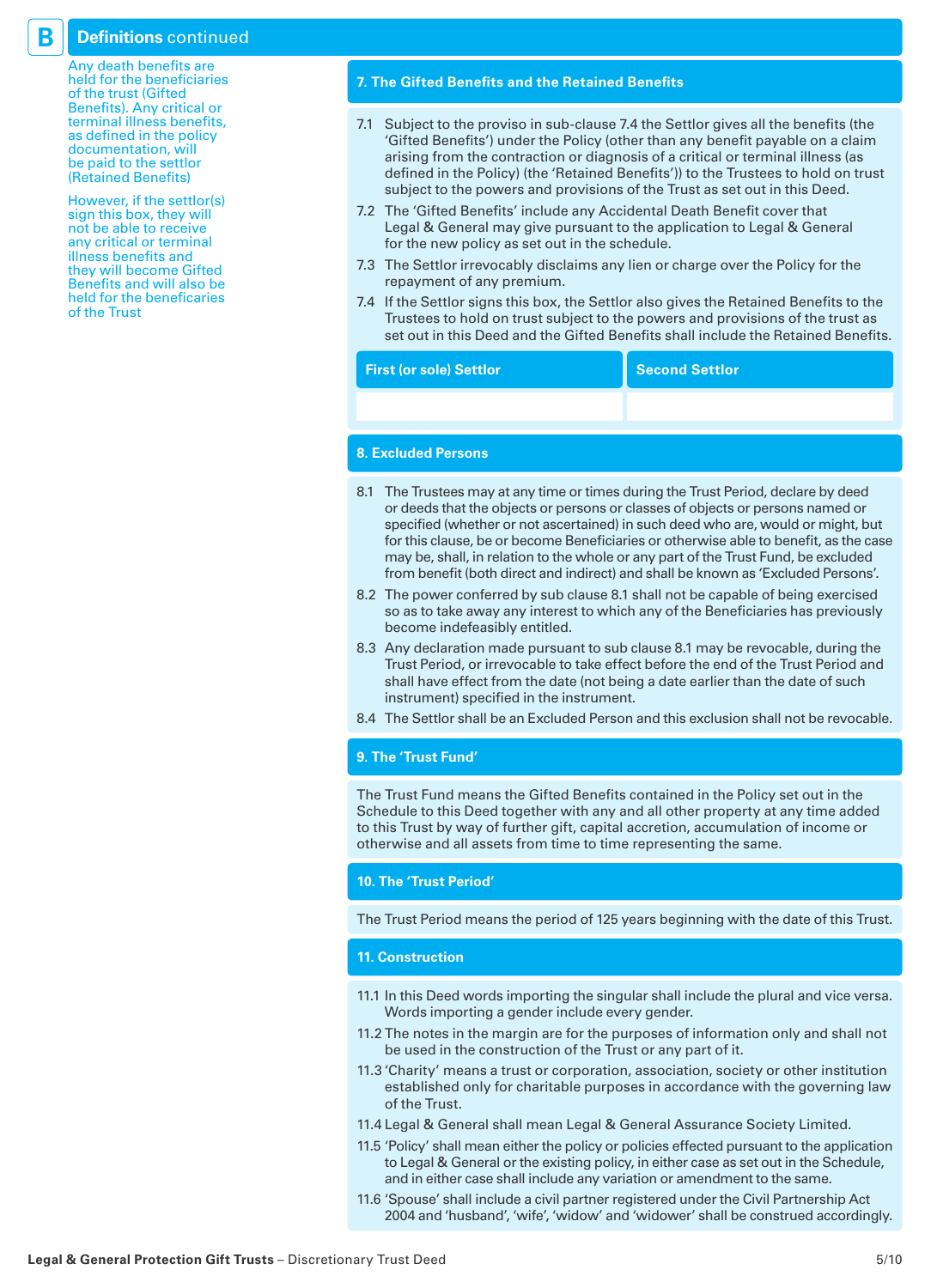# **1. Appointing the Trustees**

In signing this Declaration of Trust the Settlor appoints the Trustees to act as the trustees of this Trust and the Trustees agree to act as the trustees of the Trust (as evidenced by them signing this Deed) in accordance with the trusts powers and provisions set out below.

#### **2. Application for a New Policy**

The Settlor hereby requests and declares that the Policy be issued by Legal & General to the Settlor to hold on trust with the Additional Trustees subject to the powers and provisions of the Trust as set out in this Deed.

# **3. Assigning an Existing Policy**

- 3.1 The Settlor as the legal and beneficial owner of the Policy assigns the Policy and all the benefits payable under it to the Trustees to hold on Trust subject to the powers and provisions of the Trust as set out in this Deed and the Trustees accept the assignment on these terms (as evidenced by them signing this Deed).
- 3.2 The Settlor and Trustees will send a copy of this Declaration of Trust to Legal & General as notice of the assignment effected under this Trust.

# **4. Trust Provisions**

Subject to the Retained Benefits (if any):

- 4.1 The Trustees shall hold the Trust Fund and the income thereof for the benefit of any one or more of the Beneficiaries upon such trusts (including Discretionary and Protective Trusts) in such shares and with and subject to such trusts powers and provisions (exercisable by any person) as the Trustees shall at any time or times appoint by deed or deeds executed during the Trust Period which may be revocable during the Trust Period or irrevocable.
- 4.2 The Trustees shall have power during the Trust Period to pay, transfer or apply the whole or any part or parts of the capital of the Trust Fund as they in their absolute discretion think fit to or for the benefit of any Beneficiary.
- 4.3 Subject thereto:
	- (i) The Trustees may accumulate the whole or part of the income of the Trust Fund during the Trust Period.
	- (ii) Subject thereto the Trustees shall pay or apply the income to or for the benefit of such of the Beneficiaries as the Trustees think fit.
- 4.4 Subject to all the trusts powers and provisions of this Trust and if and so far as (for any reason) not wholly disposed of by it the Trust Fund shall be held in trust for the children of the Settlor alive at the date of this Deed and if more than one in equal shares failing which for such charity or charities as shall be determined by the Trustees.
- 4.5 The power of appointment in sub clause 4.1 and the power to apply capital in sub-clause 4.2 shall only be exercisable when there are at least two Trustees or a trust corporation.

#### **5. Bare Trust for Settlor of Retained Benefits**

Notwithstanding the provisions of clause 4 of Part C the Trustees hold the Retained Benefits (if any) on trust for the Settlor absolutely.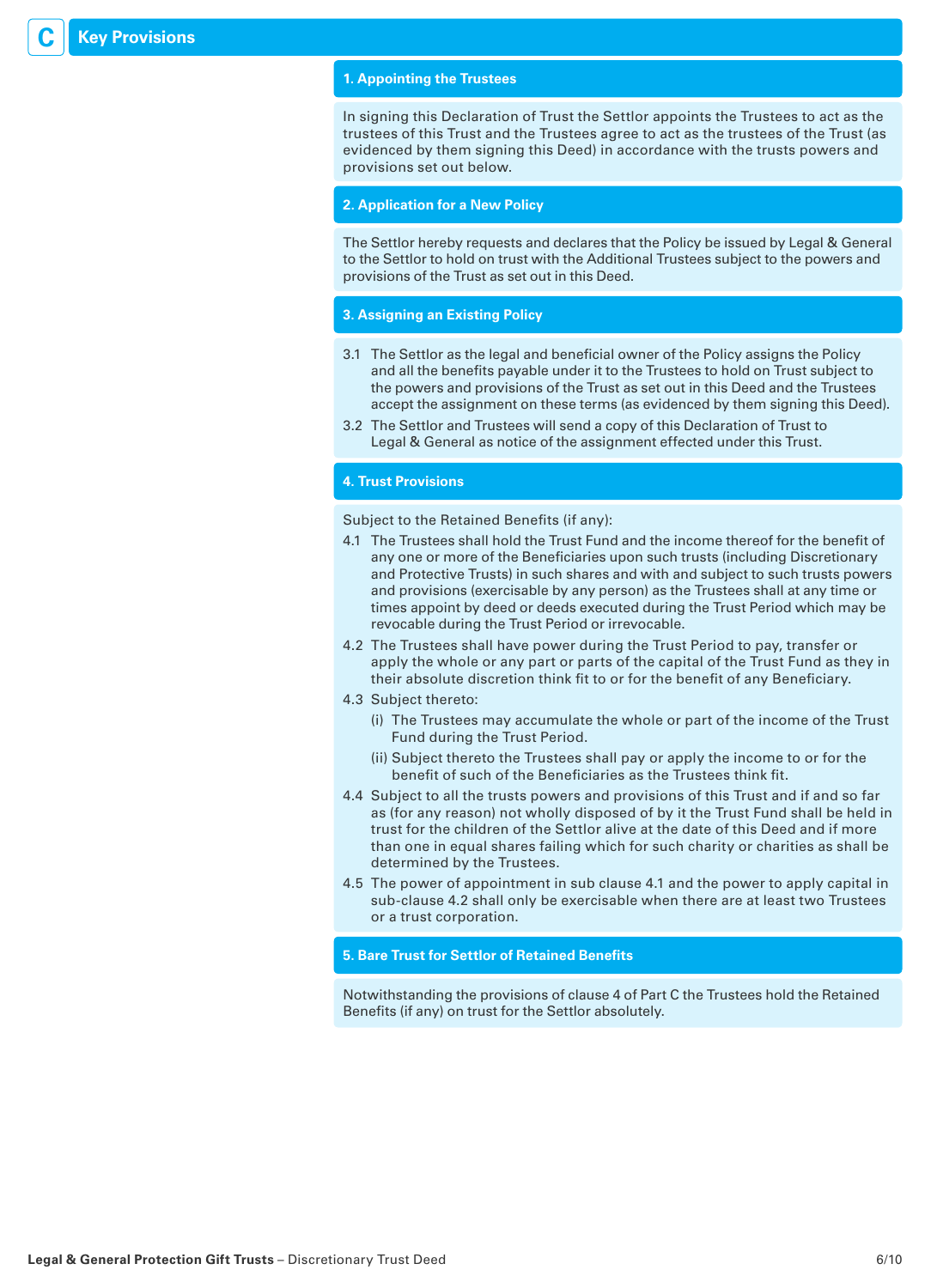#### **6. Trustees' Powers**

In addition to the powers given to them by law, the Trustees shall have the following powers. The exercise of these powers is subject to the Retained Benefits (if any):

- 6.1 The Trustees may invest any money requiring to be invested (subject to obtaining advice, if required by law) in such manner as if they were absolutely beneficially entitled to the investments.
- 6.2 The Trustees are under no obligation to diversify the Trust Fund.
- 6.3 The Trustees shall have power to effect any life insurance policy on the life of any person or persons, accept assignments of a policy to the Trust and exercise any option under any policy held by the Trustees and to sell, charge, assign or surrender the whole or any part of such policy. For the avoidance of doubt any new policy or increase or decrease of benefits secured by any policy or by any new policy which is effected under any options which are contained in any policy shall be subject to the same Trust as set out in this Deed.
- 6.4 The Trustees shall have power to borrow money on such terms and security as they think fit.
- 6.5 The Trustees shall have power to lend money to any of the Beneficiaries on such terms and security as they think fit.
- 6.6 The Trustees shall have power revocably or irrevocably to delegate any power or powers in making, managing, realising or otherwise dealing with any property comprised in the Trust Fund to any person or persons upon such terms as to remuneration or otherwise as the Trustees may think fit and no Trustee shall be responsible for the default of any such agent if the Trustee in question employed or incurred expense in employing him in good faith.
- 6.7 The Trustees shall have power to instruct any investment or other professional adviser or advisers on such terms as to fees or other remuneration and generally as the Trustees may think fit, and the Trustees may either pay such fees or other remuneration out of the Trust Fund or reimburse themselves out of the Trust Fund if they have paid such fees or other remuneration themselves.

#### **7. Administrative Provisions**

#### 7.1 **Receipt as a full discharge**

 The Trustees shall have power to pay or transfer any capital or income to be paid, transferred to, or applied for the maintenance, education or benefit of a Beneficiary who is under the age of legal capacity or otherwise under a legal disability to any parent or guardian of that Beneficiary or to such other person on behalf of such Beneficiary as the Trustees shall think fit and the receipt of such person shall be a complete discharge to the Trustees who shall be under no obligation to see to the proper application thereof.

### 7.2 **Payments to Trustees**

 Any Trustee for the time being (other than the Settlor) shall: (i) be entitled to recover all reasonable expenses; and

(ii) being a solicitor or other person or corporate body engaged in any profession or business be entitled to be paid all usual professional or other charges for business done in relation to the Trust.

#### 7.3 **Appointment and Removal of Trustees**

 There shall be vested in the Settlor the power of removal of any Trustee and a power of appointment of a new Trustee and/or additional Trustee(s). Subject thereto the power to appoint new or additional Trustees shall be vested in the Trustees.

#### 7.4 **Missing Trustees**

 As long as there are at least two other Trustees, if a Trustee cannot be found, after reasonable efforts have been made to find him, the remaining Trustees can discharge the missing Trustee. It is up to the remaining Trustees to decide whether reasonable efforts have been made to find the missing Trustee and no other person shall be under any duty to ensure that it was proper for the Trustees to have exercised their power to discharge the missing Trustee.

## 7.5 **Power to vary administrative provisions**

 When in the management or administration of the Trust Fund any transaction is, in the opinion of the Trustees, expedient but cannot be effected by reason of the absence of any power for that purpose, the Trustees may by deed confer on themselves either generally or, in the particular instance, the necessary power for the purpose and on the execution of such a deed the Trustees will have such power as if it had been expressly conferred on them by this Deed.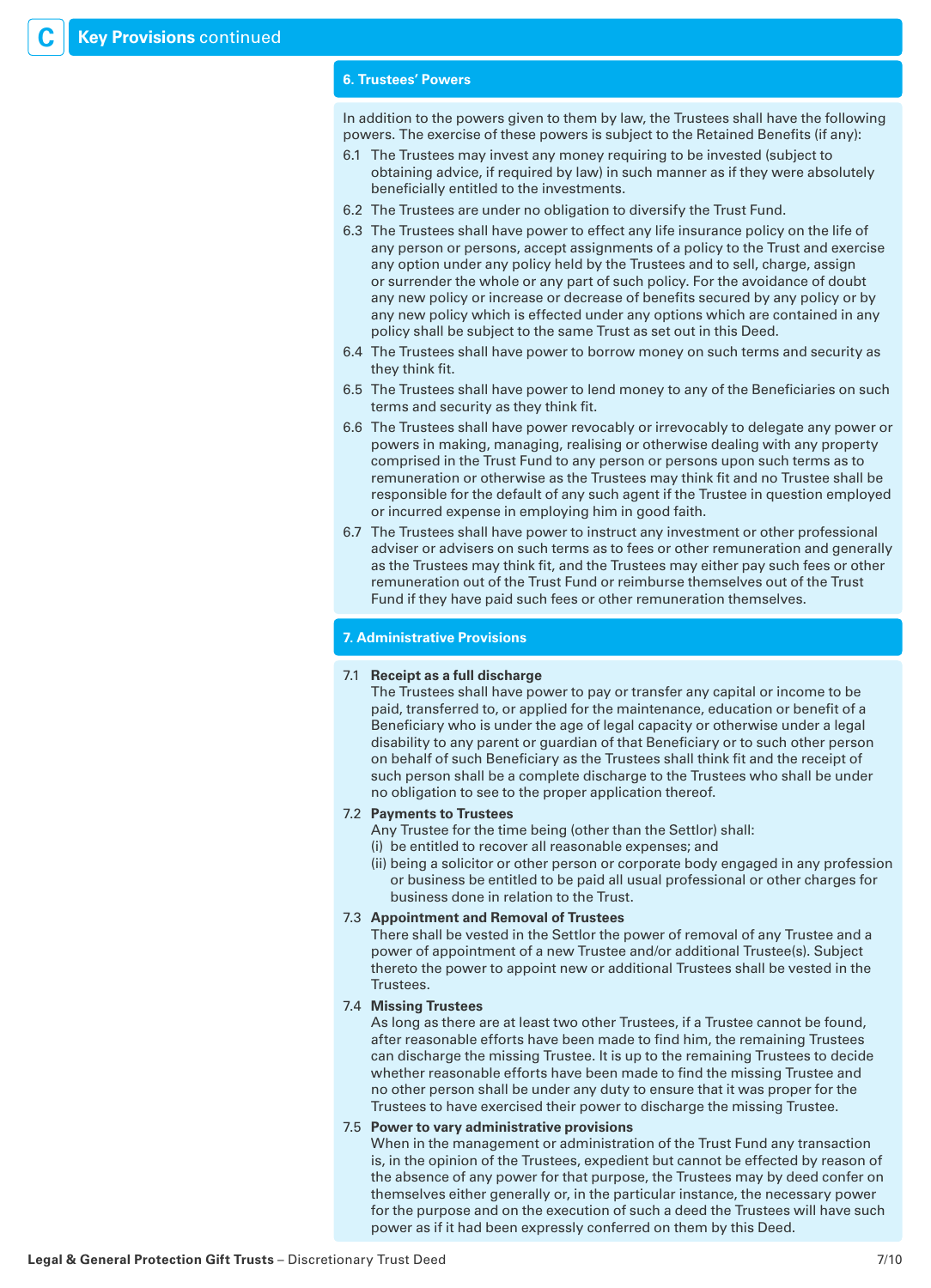### **8. Exercise of Powers**

- 8.1 Where two persons are the settlors any powers vested in the Settlor must be exercised jointly during their joint lives and thereafter by the survivor of them.
- 8.2 None of the Trust powers or provisions shall operate or be exercised so as to allow any part of the Trust Fund or the income arising from it to be paid, transferred, or applied directly or indirectly to or for the benefit of the Settlor in any circumstances whatsoever.
- 8.3 The Trustees shall have power by deed or deeds revocable (whether by the person making such deed or some other person) during the Trust Period or irrevocable wholly or partially to release or restrict the future exercise of any power hereby conferred on them (including this power) whether or not of a fiduciary nature and so as to bind their successors.

#### **9. Protection of the Trustees**

No Trustee (other than a professional Trustee) will be liable for any loss to the Trust Fund or part of the Trust Fund at any time unless that loss resulted from personal dishonesty or knowing breach of trust.

| <b>Schedule</b>                                                                                                             |                                     |                   |
|-----------------------------------------------------------------------------------------------------------------------------|-------------------------------------|-------------------|
| This deed is<br>designed for use with<br>applications for new                                                               |                                     | <b>The Policy</b> |
| policies or assignment<br>of existing policies but<br>not both within the<br>same deed. If both<br>types of policies are to | Name of<br>company:                 | Legal & General   |
| be placed in trust then<br>two separate deeds<br>are required                                                               | Description<br>of policy            |                   |
| Please insert either<br>date of application or<br>policy number and the                                                     | Date of application<br>(DD/MM/YYYY) | or                |
| full name of the life<br>insured                                                                                            | Policy number                       |                   |
|                                                                                                                             | Life insured                        |                   |
|                                                                                                                             |                                     |                   |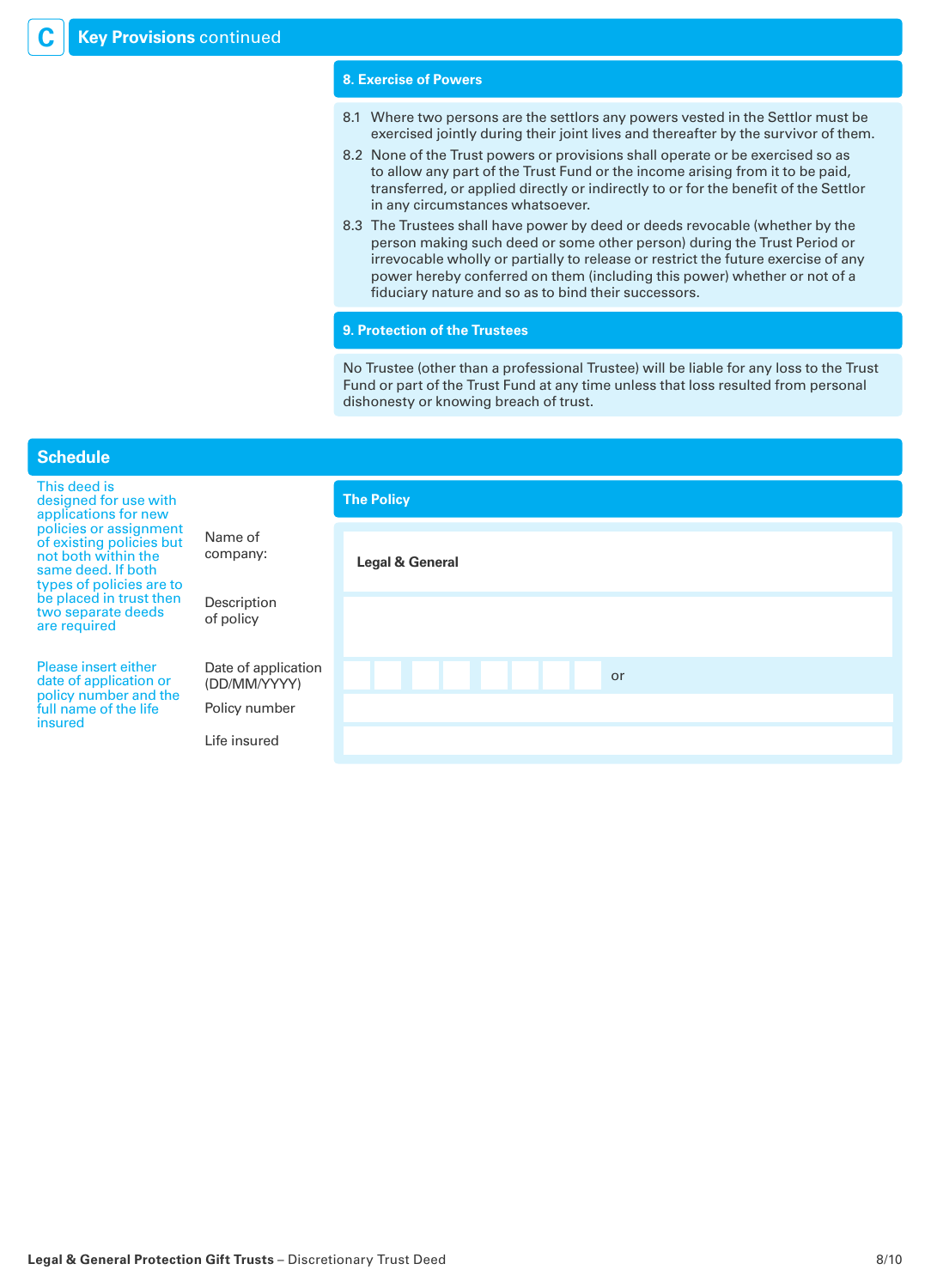# **D Signatures**